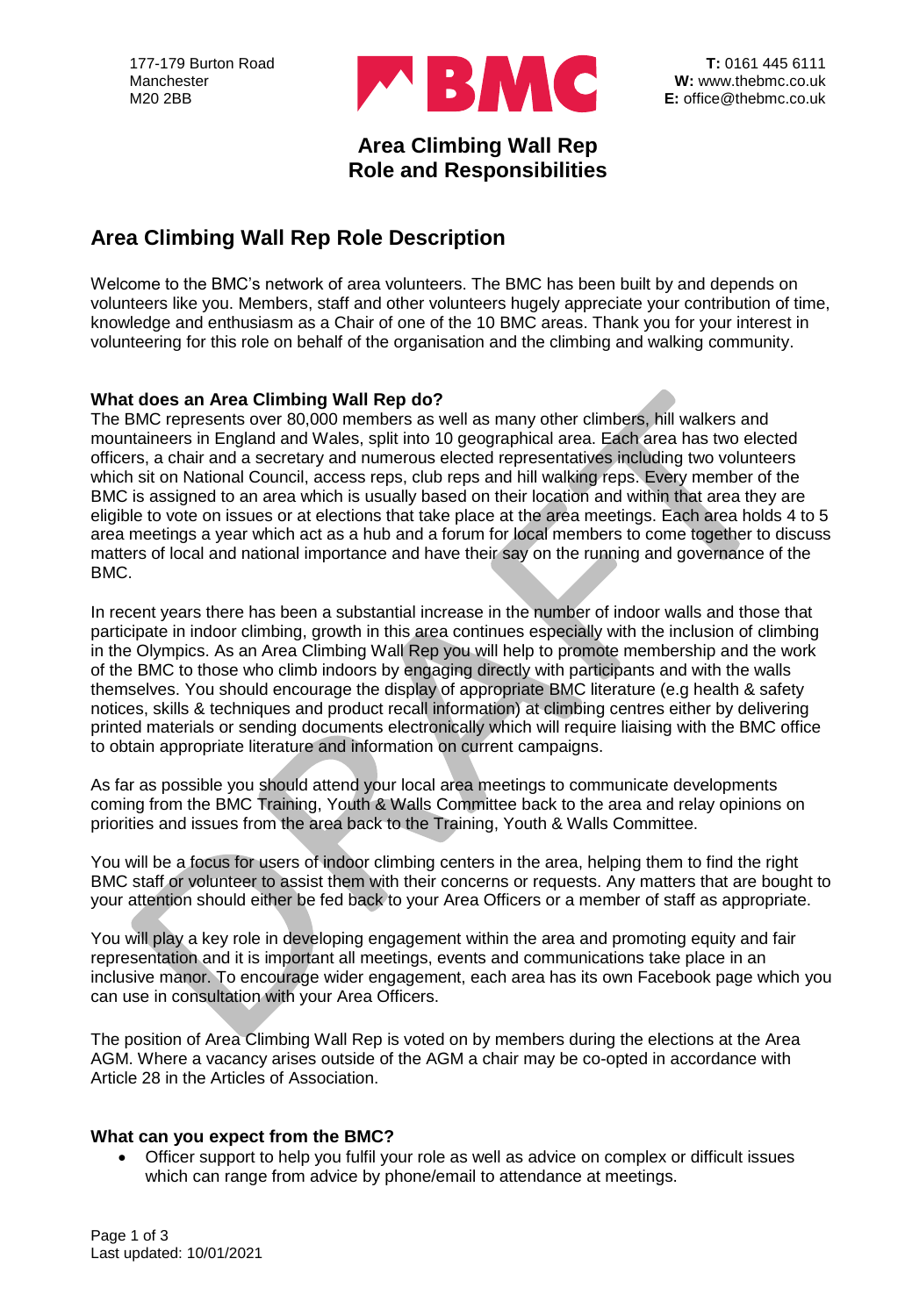

## **Area Climbing Wall Rep Role and Responsibilities**

- The BMC is committed to ensuring that all people have an equal opportunity to participate in climbing, hill walking and/or mountaineering at all levels and in all roles. Our full Equity Statement can be found [here.](https://www.thebmc.co.uk/bmc-equity-statement)
- You will be added to the BMC collaboration platform enabling you to communicate with other area officers and representatives.
- Further opportunities to get involved with the BMC's work.
- An opportunity to develop your skills and learn new skills.

## **What does the BMC expect from you?**

As an Area Climbing Wall Rep, you will be representing the BMC to members, other climbers and walkers and external organisations. This means that it is important that you:

- Are a member of the BMC with your designated area the one in which you are standing to be Area Climbing Wall Rep.
- Are passionate about indoor climbing and an active participant.
- Behave in a respectful manner at all times, remembering that you are representing the BMC membership as well as the wider walking and climbing community (rather than just yourself as an individual) in the public domain. This includes posting on social media and internet forums in a BMC capacity.
- Keep well informed about area activities to develop appropriate and engaging meeting agendas.
- Be an advocate for the BMC. With regard to this it is helpful to develop some understanding of the BMC's specialist work areas, finances and structure.
- Be able to represent members' views in a fair and balanced manner at local, regional and national level.
- Ability to work collaboratively with other volunteers.
- If you have a conflict of interest whilst representing the BMC in any aspect of your voluntary role, declare it to a BMC staff members ASAP.

## **Benefits of volunteering for the BMC**

- Contributing to the BMC's work representing climbers and walkers in the UK
- Becoming part of a community of committed volunteers, giving back to the mountaineering community
- Further opportunities to get involved with the BMC's work.
- An opportunity to develop your skills and learn new skills.

## **Appendix 1: useful resources for BMC Area Climbing Wall Rep**

- **[Articles of Association](https://www.thebmc.co.uk/Handlers/DownloadHandler.ashx?id=1641)**
- [Volunteering Handbook](https://www.thebmc.co.uk/media/files/Volunteer%20Handbook.pdf)
- [Guidance on Volunteer Responsibilities](https://www.thebmc.co.uk/Handlers/DownloadHandler.ashx?id=1763)
- **[BMC's Organisational Structure](https://www.thebmc.co.uk/media/files/BMC%20organisational%20structure%20Final-AW%2011Sep2020.pdf)**
- [Volunteer Expense Claim Form](https://www.thebmc.co.uk/media/files/Volunteers/VolunteerExpenseClaim.xlsx)

#### **Appendix 2: Expenses claims**

• Area Climbing Wall Rep can claim for travel expenses (mileage/public transport costs/parking fees etc) incurred whilst carrying out their role using the BMC's standard volunteer expenses claim form.